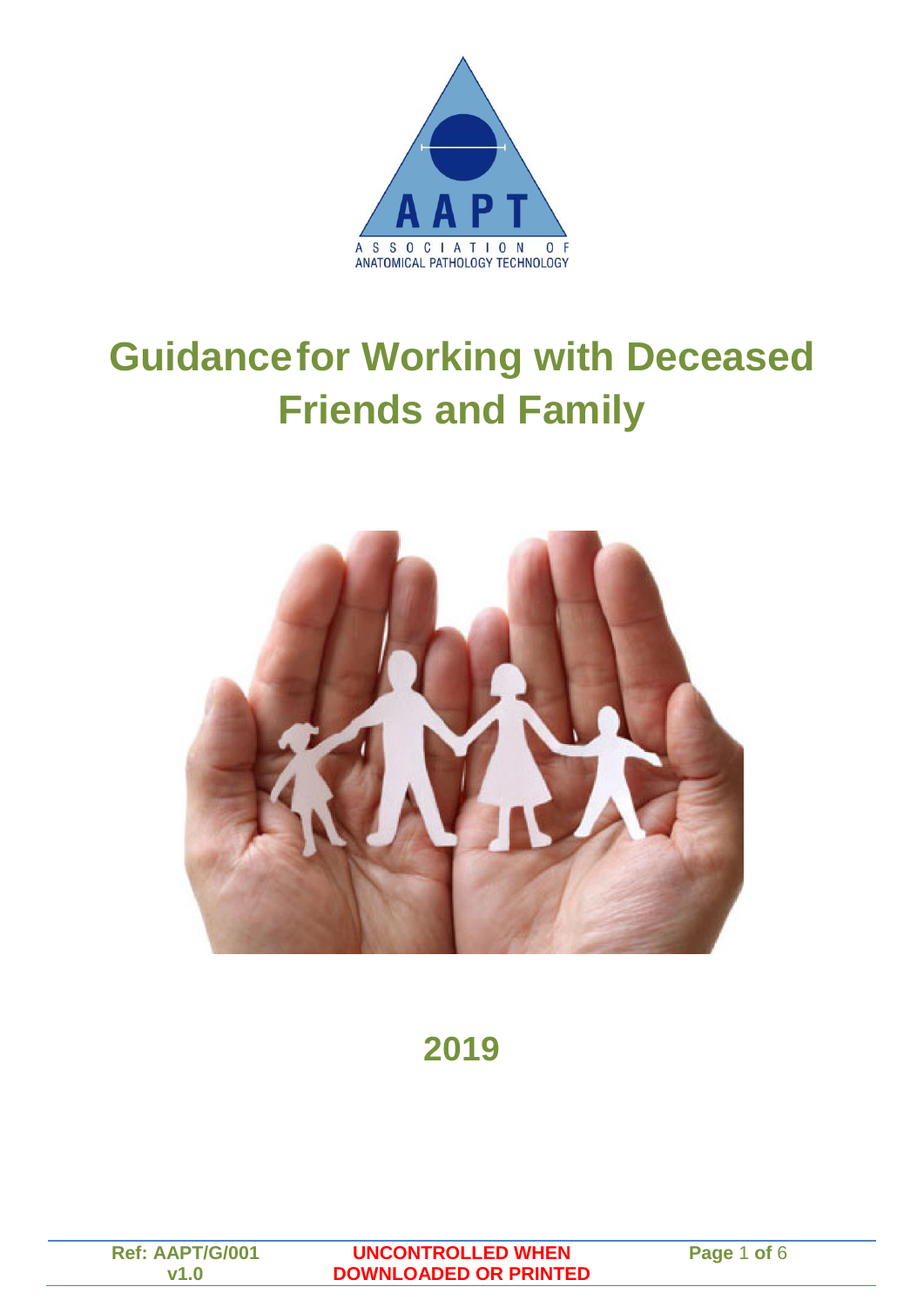## **Document Control**

| <b>Amendment History</b> |          |                 |                                   |
|--------------------------|----------|-----------------|-----------------------------------|
| <b>Date</b>              | Version* | Author          | <b>Details</b>                    |
| 29/07/19                 |          | L. Judge-Kronis | Creation of 1 <sup>st</sup> draft |

\*All documents in development are indicated by minor versions (e.g. 0.1, .02, etc.). The first version of a document to be approved for release is given major version 1.0. The system continues in numerical order each time a document is reviewed and approved.

|                        | <b>Approval History</b>                  |                      |
|------------------------|------------------------------------------|----------------------|
| <b>For Approval by</b> | <b>Version</b>                           | <b>Date Approved</b> |
| <b>AAPT Council</b>    | 1 በ                                      | 23/08/19             |
|                        |                                          |                      |
|                        | <b>Circulation / Publication History</b> |                      |

| <b>UIICURTION / PUBIICANON FISTOLY</b> |             |  |  |
|----------------------------------------|-------------|--|--|
| Circulated via / Published on          | <b>Date</b> |  |  |
| <b>Published</b>                       | 28/09/19    |  |  |
|                                        |             |  |  |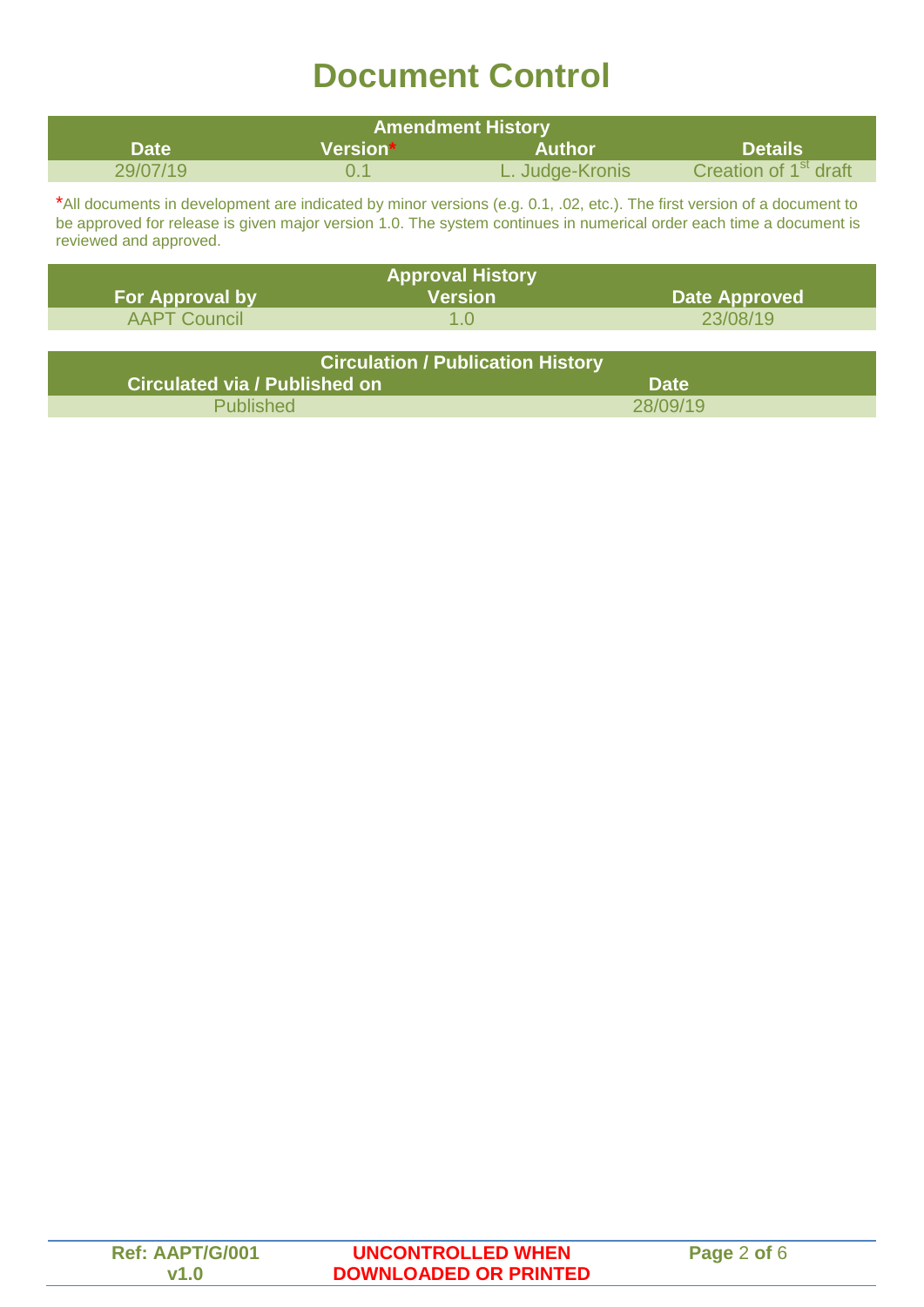#### **Index**

| 1. | <b>Scope of Guidance</b>  | Page 4 |
|----|---------------------------|--------|
| 2. | <b>Introduction</b>       | Page 4 |
| 3. | <b>Current Guidance</b>   | Page 4 |
| 4. | <b>Transparency</b>       | Page 5 |
| 5. | <b>Risk Assessment</b>    | Page 5 |
| 6. | <b>Local Arrangements</b> | Page 6 |
| 7. | Wellbeing                 | Page 6 |
| 8. | <b>References</b>         | Page 6 |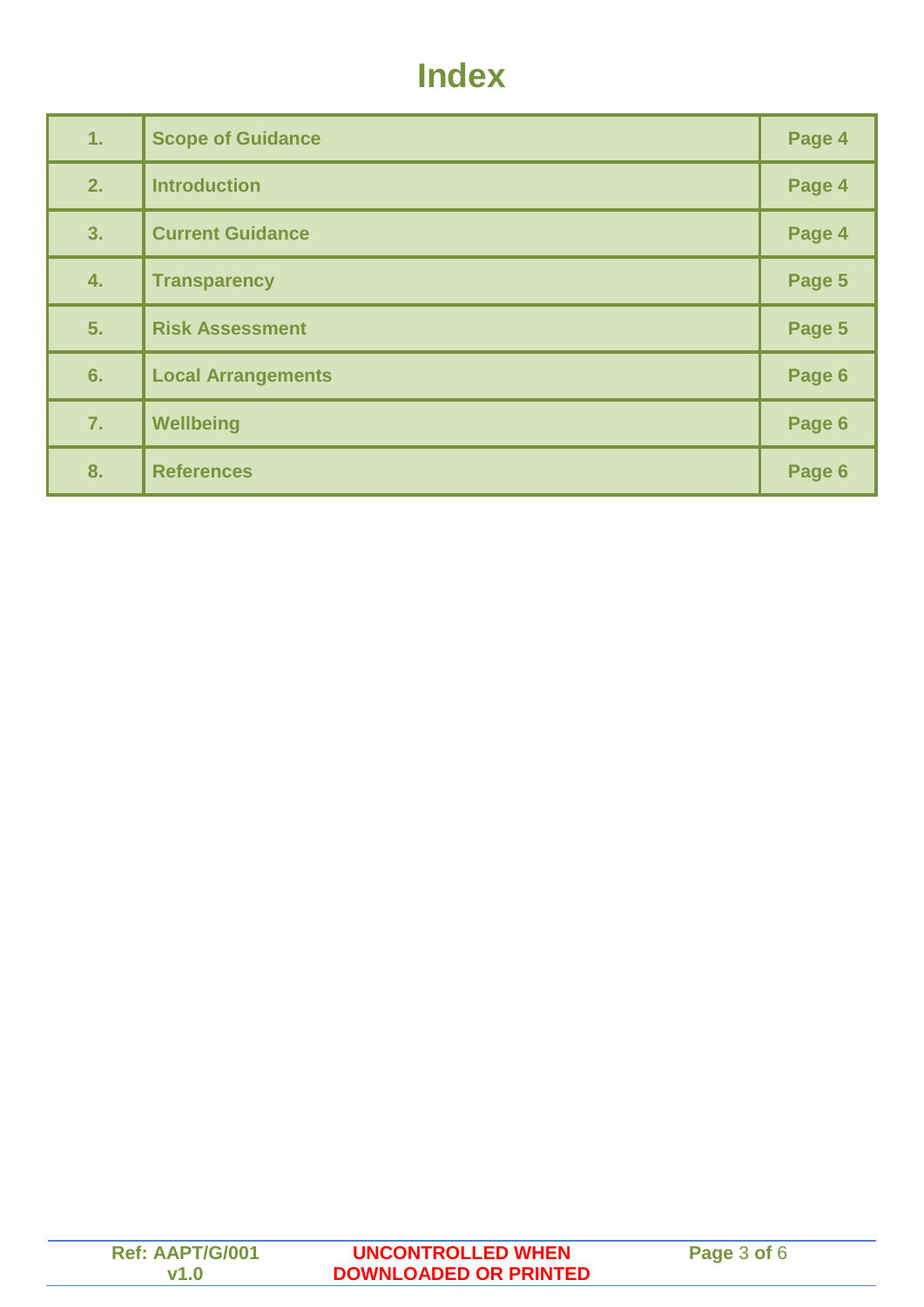# **1. Scope of Guidance**

This guidance applies equally to:

- Anatomical Pathology Technologists of all grades
- Mortuary Assistants
- Mortuary Managers

## **2. Introduction**

Many APTs will experience the admission of someone they know into their mortuary – for instance a colleague, a friend or a family member. Whilst in the mortuary, awaiting transfer into the care of the nominated funeral director, the deceased person may be subject to procedures such as organ/tissue retrieval, post mortem examination (PME) and viewing, any of which have the potential to bring them into contact with the APT who knows them.

Unlike other professionals and the general public, APTs have a unique perspective when someone they know dies. Having knowledge and experience of the processes and care given after death gives APTs the ability to make an informed decision regarding the extent to which they would like to be involved in the deceased person's care.

Unlike doctors or nurses who, due to the affect their involvement in care can have on living patients' outcomes, are subject to GMC or RCN rules on this subject, APTs are not similarly regulated. There may, however, be other factors that need to be taken into consideration, such as sample-taking, confidentiality and issues around police investigations / forensic examinations that may mean the APTs participation is limited, regardless of their preference.

All APTs in employment will be bound by local policies, regulations and information governance procedures.

This document aims to assist with decision making if and when the situation arises.

#### **3. Current Guidance**

The Health and Safety at Work Act 1974 details the duty that employers and employees have regarding health, safety and welfare at work. This includes preventing where possible stressrelated illness and harm in the line of duty.

The Management of Health and Safety at Work Regulations 1999 details the importance of risk assessments, plans for alternative service provision and the need for employees to highlight risks to health. The purpose of this is to ensure all parties involved have an opportunity to discuss and prepare a plan of action which is suitable to all.

The Care Quality Commission advises on safeguarding and care for professionals and patients, including measures to ensure their wellbeing, views, choices and beliefs are taken into account. Good end of life care is important and this includes the care after death.

Although there are many opinions, frequently from other medical professionals, on what is best in this situation, it remains essential to recognise and explain that the role of the APT is unique. The APT role is yet to be regulated and therefore this guidance is produced by the AAPT as the professional body working in the interest of APTs, the deceased and the bereaved.

| <b>Ref: AAPT/G/001</b> | <b>UNCONTROLLED WHEN</b>     | Page 4 of 6 |
|------------------------|------------------------------|-------------|
| V1.P                   | <b>DOWNLOADED OR PRINTED</b> |             |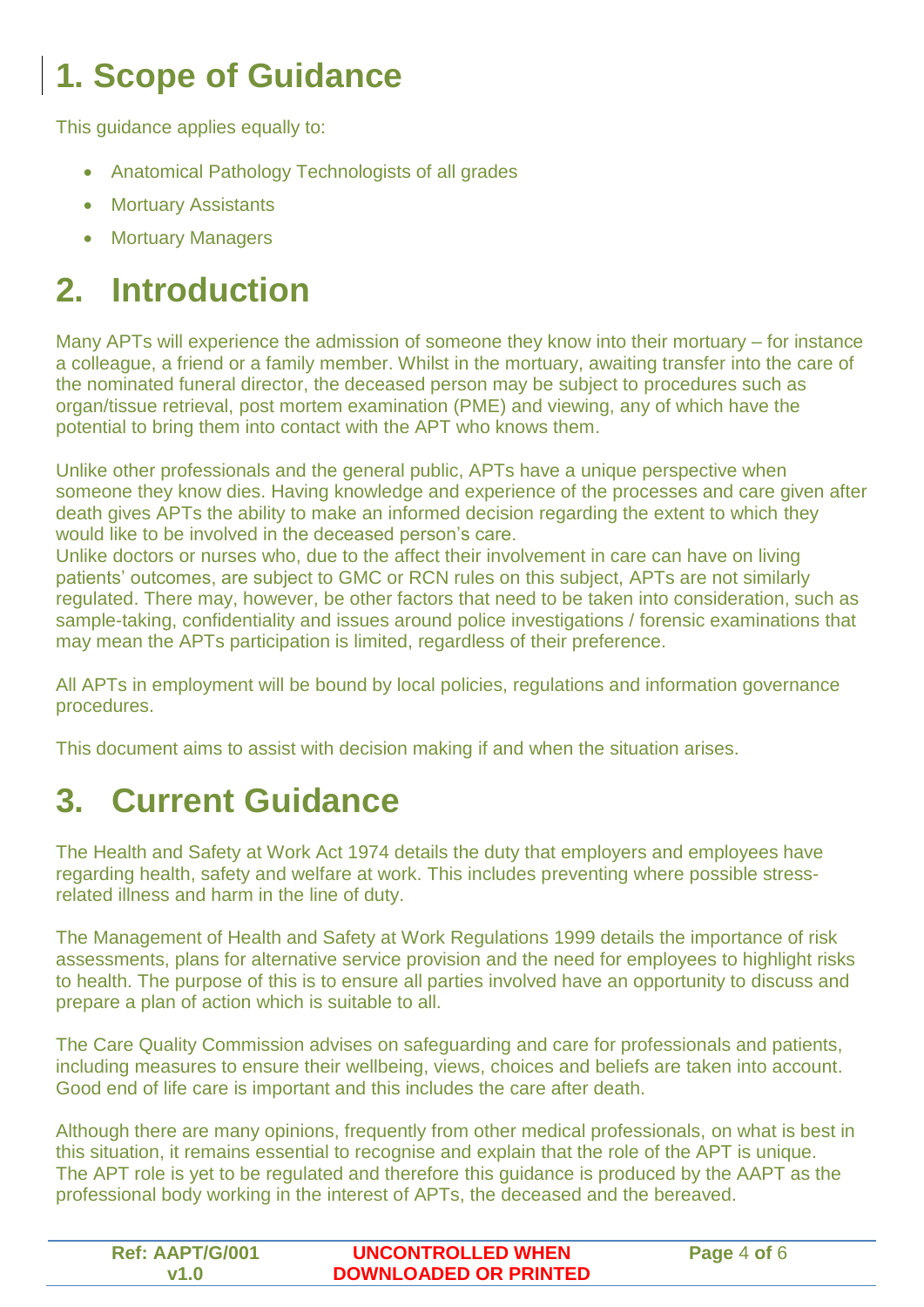## **4. Transparency**

When an APT realises that someone they know has been admitted to the mortuary, they should immediately inform their manager (the nature of the relationship between them is irrelevant at this stage and need not be disclosed). If the deceased person is under the coroner's jurisdiction the Coroner's Office should also be contacted and informed. Similarly in Scotland the relevant officer of the Crown Office Procurator Fiscal's Service should be informed.

If a family member requests that a specific member of the APT staff is involved with or removed from the care of their relative this must be brought to the attention of the APT and their line manager as soon as possible for further discussion.

As some APTs are becoming more involved with end of life care (EOLC) practices, including meeting the patient preparing to die, it may be the deceased patient who requests the APT be involved with or removed from their care after death. This is usually discussed as part of the EOLC plan; however the EOLC team should be made aware once the death occurs.

Just because an APT has been requested to be involved in someone's care after death, it does not mean they are obliged to do so, especially if they do not feel this is something they can or want to do.

If the APT has been involved in the deceased person's end of life care this must be declared, which is particularly important if the APT was primary carer.

There must be a risk assessment including an open discussion between the APT and their line manager when deciding whether or not to participate. Once an agreement is in place regarding care the wider team(s) will be informed.

#### **5. Risk Assessment**

Each APT will have their own wealth of experience to refer to when deciding whether to participate in the care of the deceased person or to request removal from the work environment whilst the person they know is on-site.

At this stage, the relationship between the APT and the deceased person must be established. For immediate family members and close friends it may be necessary to limit access during procedures such as PME, even if they wish to participate.

The preferences of the APT should be carefully documented.

The practicalities of the care after death should be documented and reviewed in conjunction with the APT's requests.

The wellbeing of all concerned must be taken into account. This includes any effect on the wider team. In close communities, and where APTs have out-of-work friendships and relationships it may be that more than one APT is known to the deceased person. Each APT's choice must be documented separately, as each one will have their own preference.

If the APT does not want to be involved in the care of the deceased person, or remain on-site, plans should be made to ensure they have no access to the deceased person and will not have any contact (accidental or procedural).

| <b>Ref: AAPT/G/001</b> | <b>UNCONTROLLED WHEN</b>     | Page 5 of 6 |
|------------------------|------------------------------|-------------|
| $v1$ $\Omega$          | <b>DOWNLOADED OR PRINTED</b> |             |